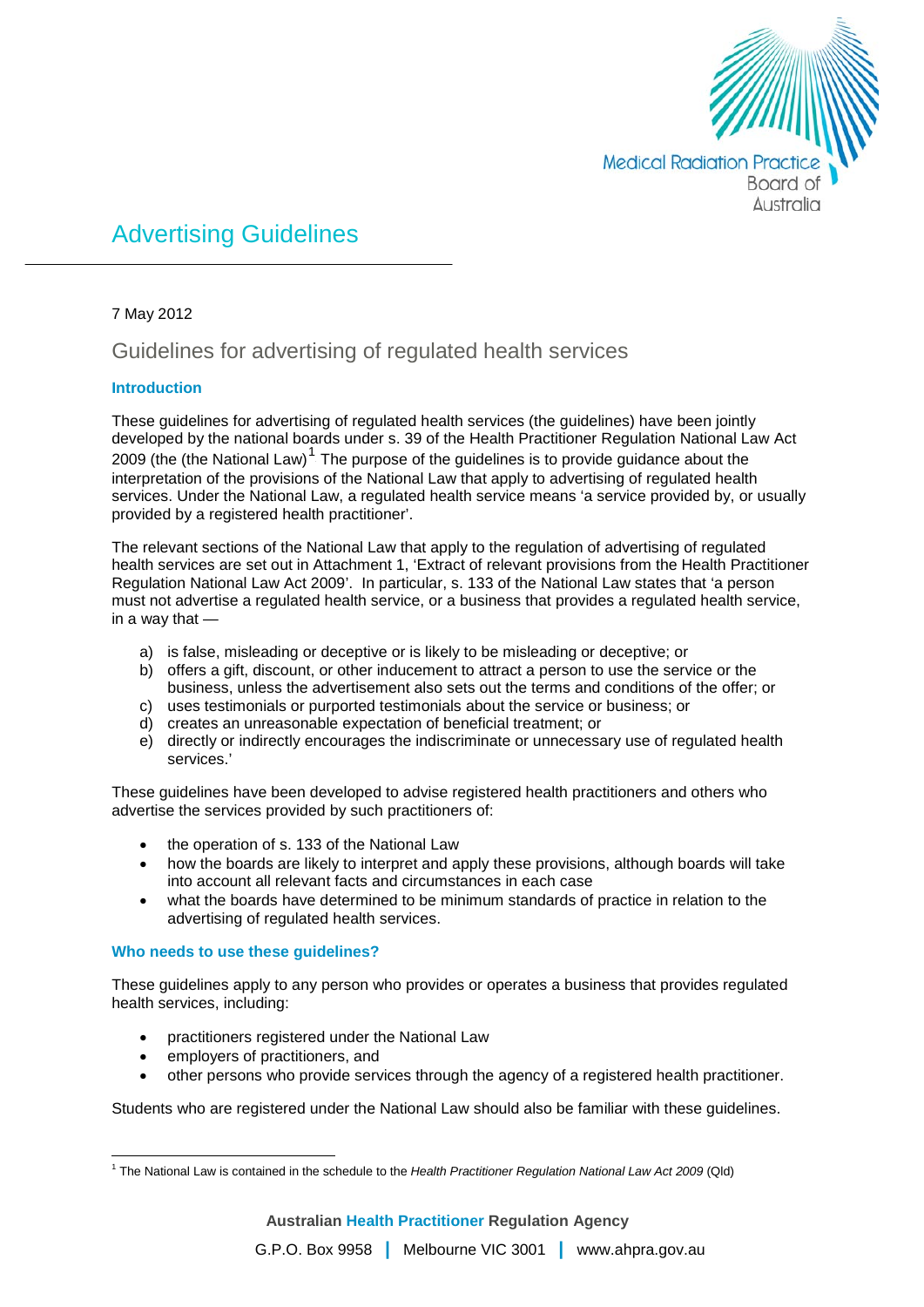#### **Summary of guidelines**

The national boards recognise the value of providing information to the public about registered health practitioners and the services they provide. Advertising can provide a means of conveying general information on the availability of services and procedures to consumers, helping them obtain a better understanding of services and options available, and enabling them to make informed health care choices.

Any information provided in an advertisement for a regulated health service should be reliable and useful, and assist consumers to make informed decisions about accessing services.

There are risks that false, misleading or deceptive advertising can lead to the indiscriminate or unnecessary provision of health services, or create unrealistic expectations about the benefits, likelihood of success and safety of such services, with possible adverse consequences for consumers. There is potential for inaccurate or misleading advertising of health services to cause harm to consumers, both physically and psychologically. This is particularly relevant in cases in which the consumer may be vulnerable or not sufficiently well informed to make a decision about the suitability of certain types of services.

The guidelines aim to support the provisions of the National Law, to protect the public from advertising that is false, deceptive and misleading, and provide guidance to practitioners about advertising of health services. They include an explanation of the possible consequences of breaching the advertising provisions of the National Law (see Section 8 below). The guidelines are also admissible in proceedings against a registered health practitioner as evidence of what constitutes appropriate professional conduct or practice for the health profession.

#### **Advertising of regulated health services**

#### **1. Definition of advertising**

The National Law does not contain a definition of 'advertising'. Therefore, for the purposes of these guidelines, advertising includes but is not limited to all forms of printed and electronic media, and includes any public communication using television, radio, motion pictures, newspapers, billboards, books, lists, pictorial representations, designs, mobile communications or other displays, the Internet or directories and includes business cards, announcement cards, office signs, letterhead, telephone directory listings, professional lists, professional directory listings and similar professional notices.

Advertising also includes situations in which practitioners make themselves available or provide information for media reports, magazine articles or advertorials, including where practitioners make comment or provide information on particular products or services, or particular practitioners.

This definition excludes material issued to persons during consultations where such material is designed to provide the person with clinical or technical information about health conditions or procedures, and where the person is afforded sufficient opportunity to discuss and ask questions about the material. However, the information should not refer to services by the practitioner that could be interpreted as promoting that practitioner's services as opposed to providing general information to the patient or client about a procedure or practice. Also, this definition is not intended to apply to material issued by a person or organisation for the purpose of public health information, or as part of a public health program or to health promotion activities (e.g. free diabetes screening, which confer no promotional benefits on the practitioners involved). The definition does not apply to tenders, tender process, competitive business quotations and proposals, and the use of references about non-health services in those processes, provided the relevant material is not made available to the general public or used for promotional purposes (e.g. published on a website).

#### **1.1Advertising of products**

These guidelines only apply to the advertising of products that are therapeutic goods within the meaning of the *Therapeutic Goods Act 1989* (Cwlth) and do not apply to the advertising of other products that are not associated with the provision of professional services.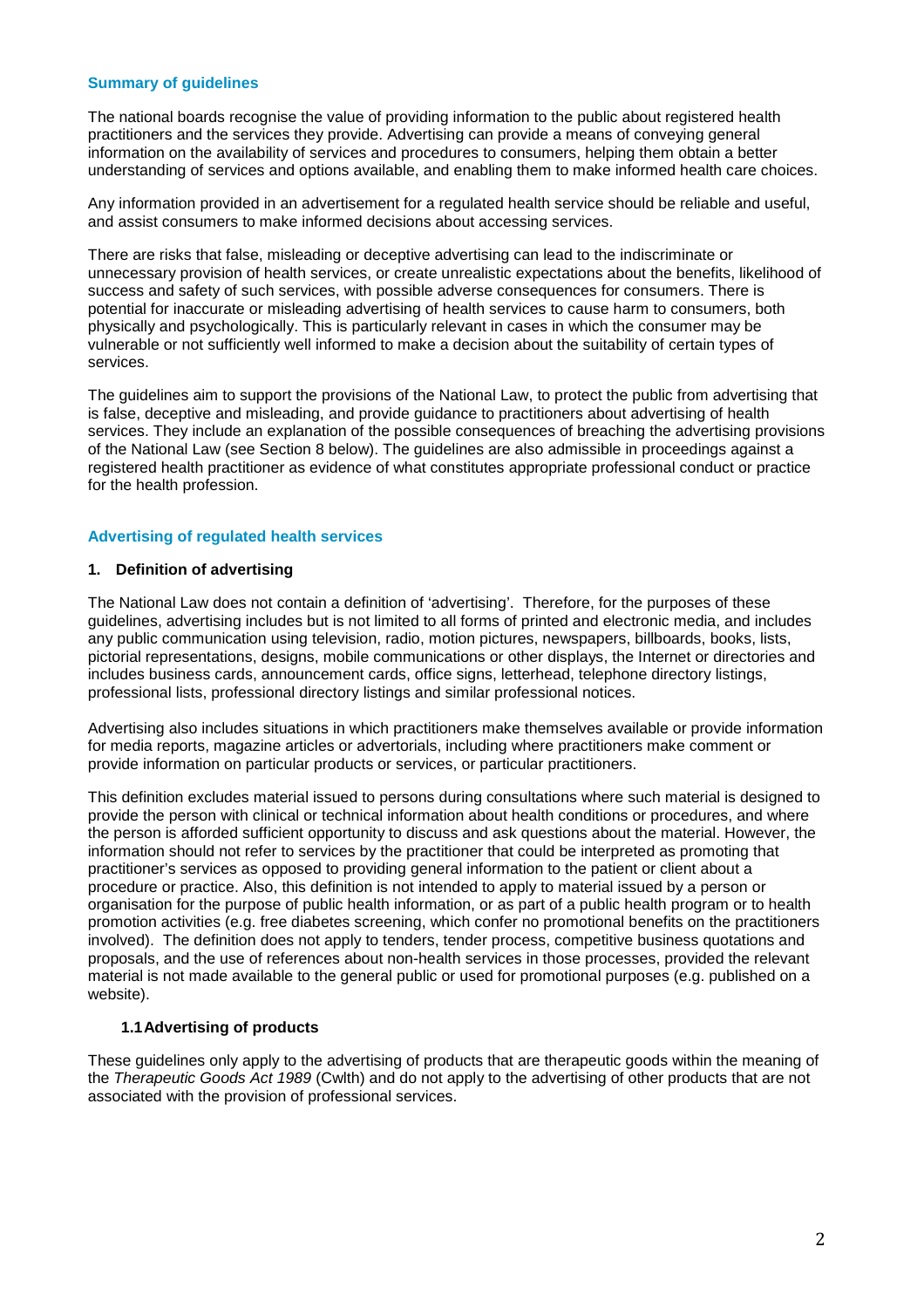These guidelines relate specifically to advertising of services under s. 133 of the National Law. Persons who advertise regulated health services must also comply with consumer protection legislation. Compliance with these guidelines does not exempt advertisements for services from the need to comply with these laws.

# **2. Obligations under other legislation**

These guidelines relate specifically to advertising of services under s. 133 of the National Law. Persons who advertise regulated health services must also comply with consumer protection legislation. Compliance with these guidelines does not exempt advertisements for services from the need to comply with these laws.

# **2.1 Competition and Consumer Act 2010 (Cwlth)**

The *Competition and Consumer Act 2010* (Cwlth) is the new name for the *Trade Practices Act 1974*. The new law includes what is now called the Australian Consumer Law, a single, national law covering consumer protection and fair trading. The new law is Commonwealth legislation and applies in the same way nationally. State and Territory governments will apply the entire Australian Consumer Law in each jurisdiction.

The Australian Consumer Law includes a general ban on conduct in trade or commerce that is misleading, deceptive or unconscionable. It is administered by the Australian Competition and Consumer Commission (ACCC) and each State and Territory's consumer law agency.

The ACCC takes action against persons who make false or misleading claims about their products or services.

Practitioners should become familiar with the Australian Consumer Law. Information can be found at [www.consumerlaw.gov.au](http://www.consumerlaw.gov.au/)

#### **2.2 Information on consumer protection legislation**

The relevant consumer affairs departments publish brochures with information regarding the advertising of services and penalties for breaches of the consumer protection legislation.

#### **2.2 Therapeutic goods legislation**

The advertising of therapeutic goods (including medicines and appliances) is regulated by the Commonwealth Therapeutic Goods Administration under the *Therapeutic Goods Act 1989* (Cwlth) and the Therapeutic Goods Regulations 1990 (Cwlth).

Under the *Therapeutic Goods Act 1989* (Cwlth), an 'advertisement in relation to therapeutic goods includes any statement, pictorial representation or design, however made, that is intended, whether directly or indirectly, to promote the use or supply of the goods'.

With respect to the advertising of therapeutic goods, practitioners are expected to comply with the requirements of the *Therapeutic Goods Act 1989* (Cwlth), and regulations and relevant standards, including:

- *Therapeutic Goods Advertising Code 2007*
- *Price Information Code of Practice*.

The full text of the *Therapeutic Goods Advertising Code 2007* may be downloaded from the Therapeutic Goods Advertising Code Council's website at [www.tgacc.com.au](http://www.tgacc.com.au/)

For specific requirements with respect to the advertising of therapeutic goods, see Section 7, 'Specific requirements of these guidelines'.

There are also restrictions on the advertising of scheduled medicines in each State and Territory's drugs and poisons legislation.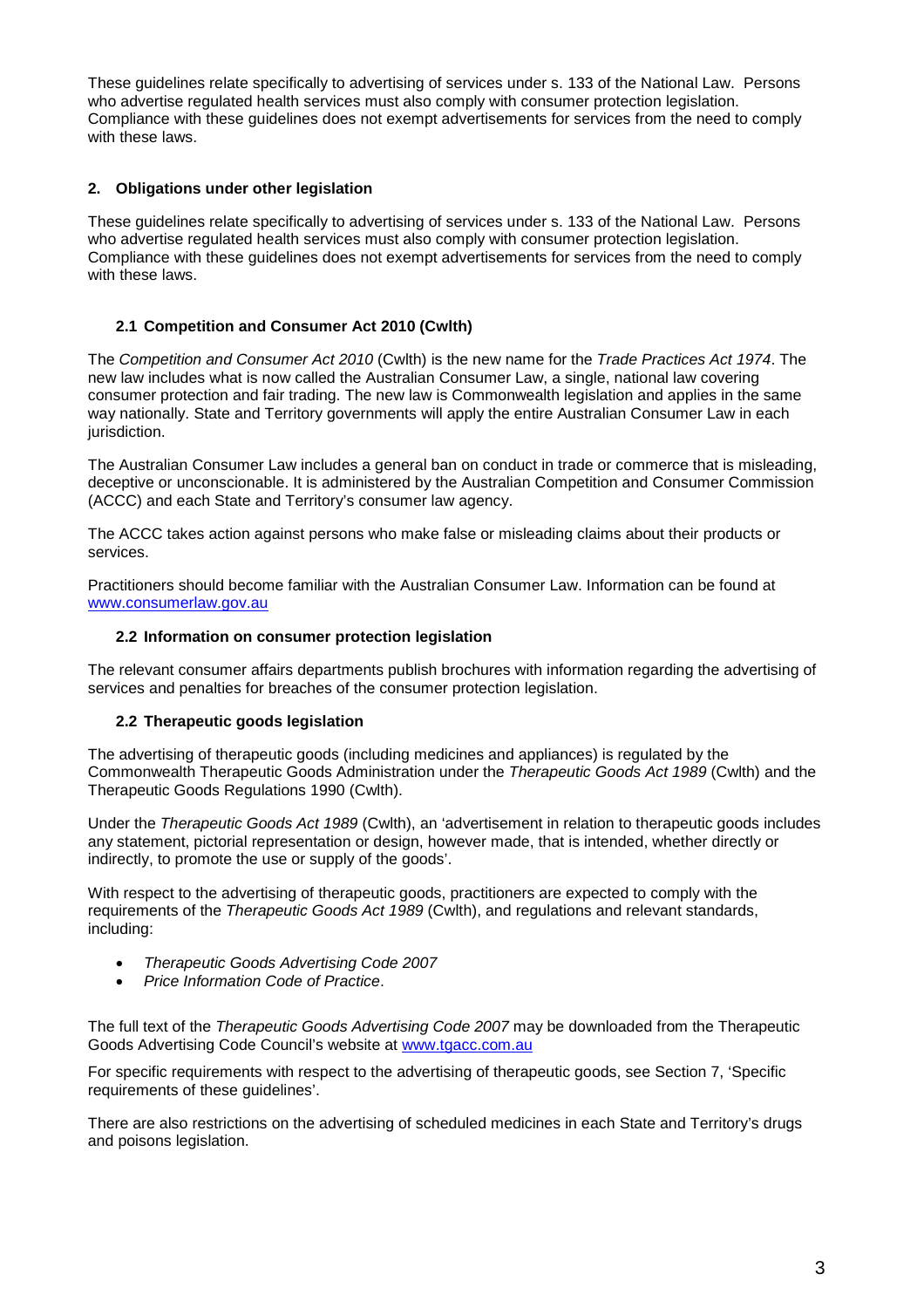# **3 Professional obligations**

Practitioners should always consider their professional ethical obligations and their legal obligations when advertising services. Persons who advertise services should always be aware that consumers of regulated health services may not be in a position to judge the merits of advertised services and products, and that they are more likely to hold a regulated health provider in some esteem, making them more vulnerable to believing the advertising claims.

Practitioners should not advertise in a manner that could be considered as attempting to profit from or take advantage of limited consumer understanding of the properties of medicines, other therapeutic goods or services.

# **3.1 Ensuring competence**

When advertising a regulated health service, a practitioner should ensure that he or she is competent by reason of his or her education, training and/or experience to provide the service advertised, or to act in the manner or professional capacity advertised.

# **3.2 Professional qualifications**

Practitioners must state clearly their professional qualifications. Credentials and a practitioner's expertise in a particular field should be clear to the public. A practitioner who does not hold specialist registration or an endorsement must not claim or hold himself or herself out to be a specialist or to hold endorsed registration, either explicitly or by implication, or attempt to convey that perception to the public. See Section 6.4, 'Advertising of qualifications and titles' for further information.

# **3.3 Substantiation of claims**

Practitioners must be certain that they can substantiate any claims made in advertising material, particularly in relation to outcomes of treatment, whether implied or explicitly stated. Unless there is accepted scientific evidence that there are no material risks associated with the type of treatment, an advertisement for health services should alert the public to the fact that there are associated health risks.

# **3.4 Authorising the content of advertising**

Practitioners are responsible for the style and content of all advertising material associated with the provision of their goods and services. Practitioners may not delegate accountability for ensuring the accuracy of advertising and compliance with these guidelines to an administrator, manager, director, media or advertising agency, or other unregistered person.

An employed practitioner may not have direct control over the content of an advertisement. However, employed practitioners are required to review the content of any advertising of their services and to take reasonable steps to prevent any noncompliance with these guidelines.

Practitioners should not allow the services they provide to be advertised, or make themselves available for 'advertorials', media reports or magazine articles to promote particular health services or therapeutic goods unless they have made specific arrangements to approve and sign off the content, and have had reasonable opportunity to ensure that the published version of the advertorial or promotional article adheres to these guidelines. This requirement only applies to advertising, that is, promotional activities, and comments that are part of independent news reporting where individual practitioners or health services do not derive any benefit are not captured.

#### **3.5 No substitute for informed consent**

The main purpose of advertising of health services is to present information that is reasonably needed by consumers to make an informed initial decision about the availability and suitability of the services offered. Any initial decision by a consumer in response to an advertised service does not substitute for informed consent and does not remove the obligation on a practitioner to obtain informed consent before proceeding to provide the service.

#### **4 What is acceptable advertising?**

Advertising used to inform the public of the availability of regulated health services may be considered to comply with these guidelines if it is information published in the public interest, and is factual, honest, accurate, clear, verifiable and not misleading. This section is intended to provide examples of the type of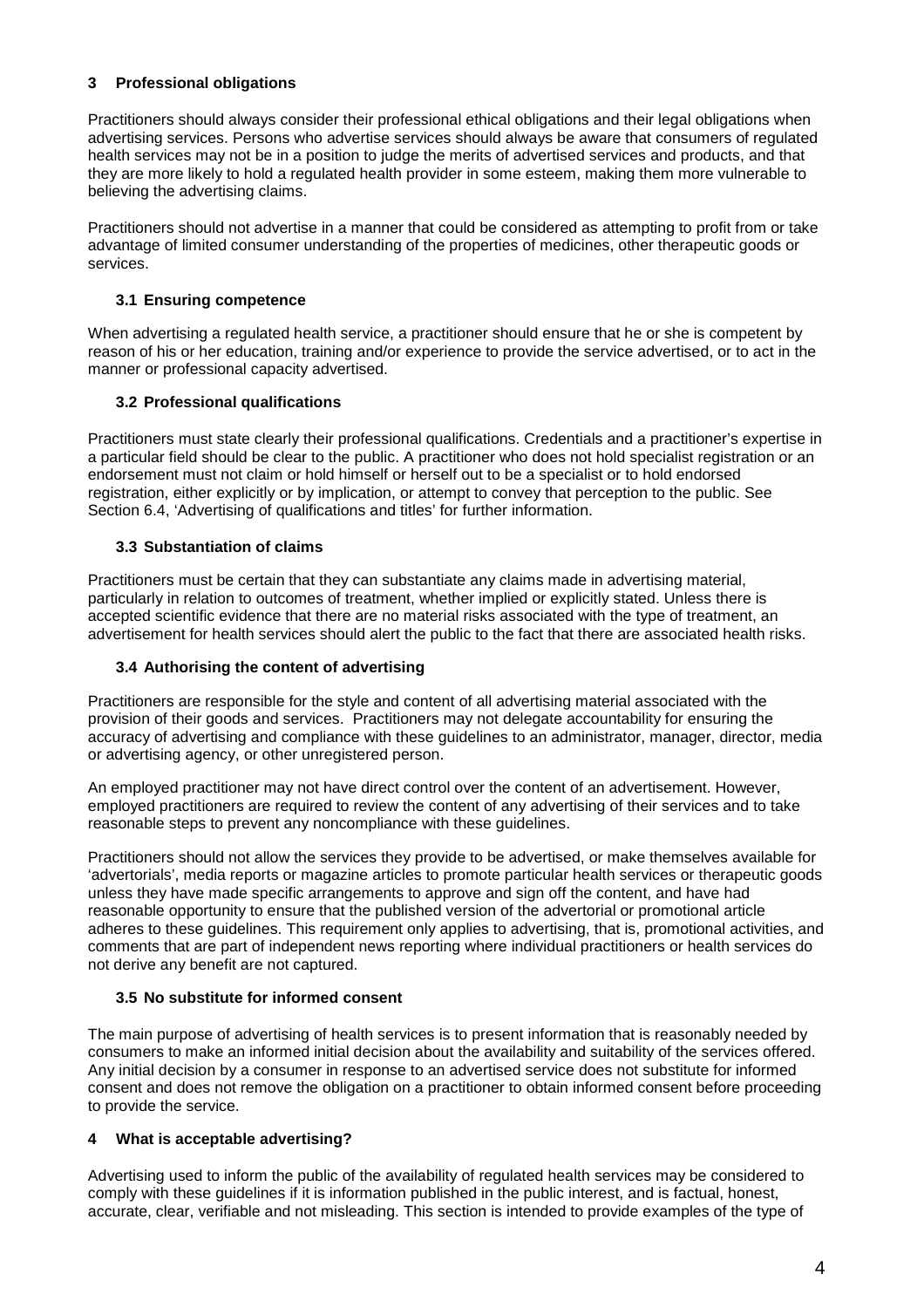advertising of services that the boards consider to be acceptable. These examples are not intended to be exhaustive. As such, advertising may contain:

- a) a factual and clear statement of the service(s) and/or any product(s) offered
- b) contact details of the office of the practitioner, including email or website addresses, and telephone numbers
- c) the gender of practitioners
- d) a statement of office hours regularly maintained by the practitioner and the availability of afterhours services
- e) for any surgical and/or invasive procedures, the appropriate warning statement in a clearly visible position (see Section 6.2, 'Use of warning statements for surgical or invasive procedures')
- f) non-enhanced photos or drawings of the practitioner or his or her office
- g) advice on the availability of wheelchair access to any premises to which the advertisements relate
- h) a statement of any language(s) other than English fluently spoken by the practitioner or another person in his or her office (this does not affect other guidance provided by the national board about use of qualified interpreters where appropriate)
- i) a statement about fees charged, bulk-billing arrangements, or other insurance plan arrangements and instalment fee plans regularly accepted
- j) a statement of the names of schools and training programs from which the practitioner has graduated and the qualifications received, subject to Section 6.4, 'Advertising of qualifications and titles'
- k) reference to any practitioners who hold specialist registration or endorsement under the National Law and their area of specialty or endorsement
- l) a statement of the teaching positions currently or formerly held by the practitioner in boardapproved or accredited institutions, together with relevant dates
- m) a statement of the accreditation or certification of the practitioner with a public board or agency, including any affiliations with hospitals or clinics
- n) a statement of safety and quality accreditation of the practice or health care setting
- o) a list of the practitioner's peer reviewed publications
- p) any statement providing public health information encouraging preventative or corrective care (public health information should also be evidence based wherever possible).

#### **5 What is unacceptable advertising?**

This section is intended to provide a clear indication of the type of advertising of services that the boards consider to be unacceptable. Where examples are provided, they are intended to assist practitioners and other persons who advertise regulated health services to comply with the advertising provisions of the National Law. They are not intended to be exhaustive.

To comply with s. 133 of the National Law and these guidelines, advertising of services must not:

- a) create or be likely to create unwarranted and unrealistic expectations about the effectiveness of the health services advertised
- b) encourage (directly or indirectly) inappropriate, indiscriminate, unnecessary or excessive use of health services; for example, references to a person improving their physical appearance and the use of phrases such as 'don't delay', 'achieve the look you want' and 'looking better and feeling more confident' have the potential to create unrealistic expectations about the effectiveness of certain services and encourage unnecessary use of such services
- c) mislead, either directly, or by implication, use of emphasis, comparison, contrast or omission
- d) use testimonials or purported testimonials
- e) compare different regulated health professions where there is no evidence on which to base the comparison and/or in a way that may mislead or deceive
- f) claim that the services provided by a particular regulated health profession are better, as safe as or safer than others
- g) refer to the recovery time following provision of a regulated health service that may lead to unrealistic expectations
- h) lead to, or be likely to lead to, inappropriate self-diagnosis or self-treatment i) abuse the trust or exploit a lack of knowledge by patients or clients
- abuse the trust or exploit a lack of knowledge by patients or clients
- j) fail to disclose that there are health risks associated with a treatment
- k) omit the necessary warning statement (see Section 6.2, 'Use of warning statements for surgical or invasive procedures')
- l) contain language that could cause undue fear or distress
- m) contain any information or material that is likely to make a person believe his or her health or wellbeing may suffer from not taking or undertaking the health service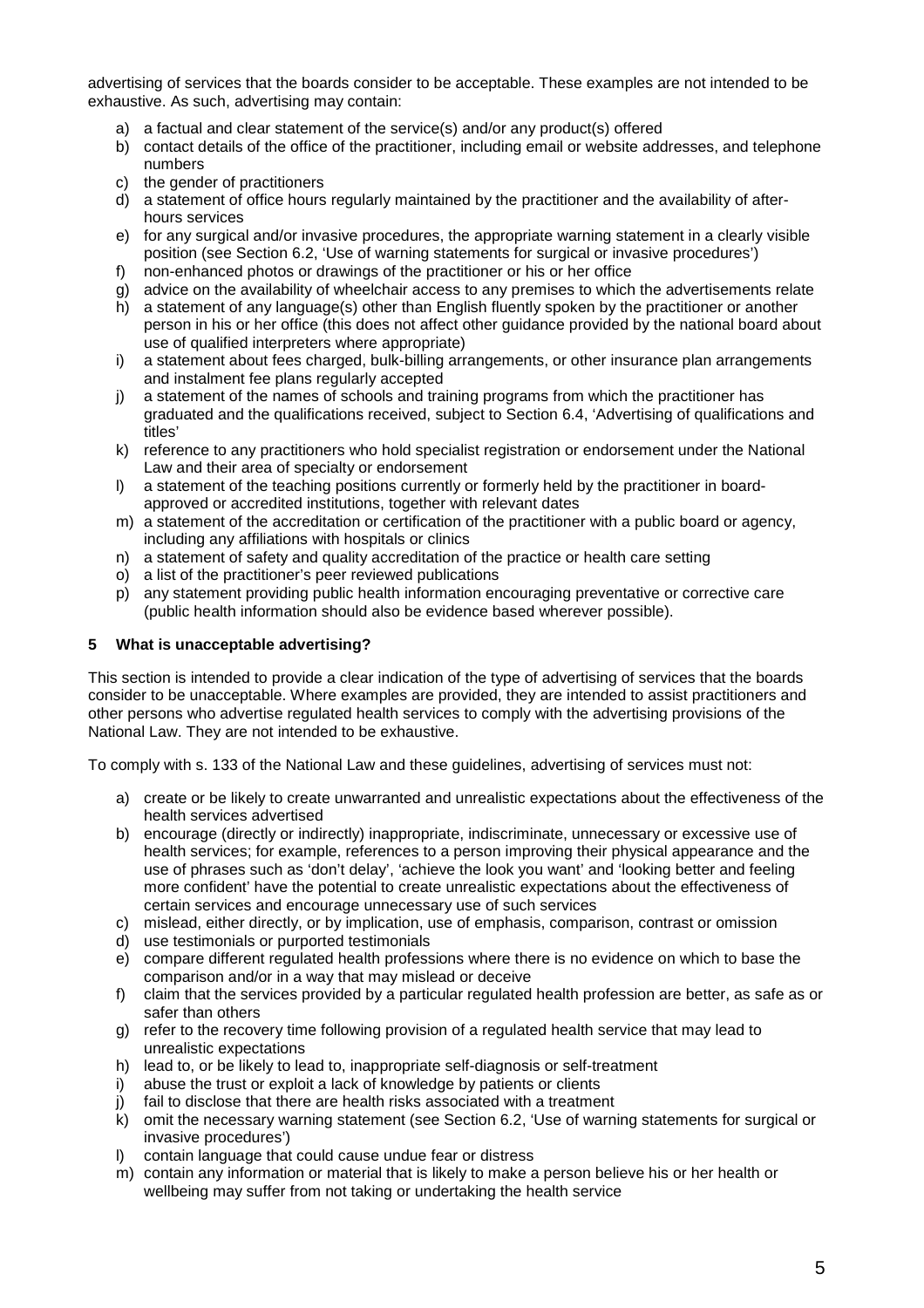- n) contain price information that is inexact, or fails to specify any conditions or variables to an advertised price (see Section 6.5, 'Advertising of price information'), or offers time-limited discounts or inducements
- o) contain any claim, statement or implication that either expressly, or by omission, that"
- the treatment is infallible, unfailing, magical, miraculous or a certain, guaranteed or sure cure
- a practitioner has an exclusive or unique skill or remedy, or that a product is 'exclusive' or contains a 'secret ingredient'
- a practitioner provides superior services to those provided by other registered health practitioners
- the results of the health service offered are always effective
- the services can be a substitute for public health vaccination or immunisation
- p) purport to inform the public fully of the risks of undertaking a health procedure or to replace the process of informed consent
- q) provide a patient or client with an unsolicited appointment time that has not been requested by the patient or client
- r) promote tobacco products, smoking, alcohol, or any other addictive substances or products that are known to affect health adversely, and
- s) be vulgar, sensational, contrary to accepted standards of propriety or likely to bring a health profession into disrepute, for example, because the advertising is sexist.

#### **6 Specific requirements**

#### **6.1 Use of graphic or visual representations**

Practitioners should use any graphic or visual representations in health service advertising with caution. This includes photographs of patients, clients or models, diagrams, cartoons or other images. A 'photograph' in relation to the advertised treatment includes images, graphic, or other visual representations or facsimiles.

If photographs of people are used in advertising of treatments, the photographs must only depict a real patient or client who has actually undergone the advertised treatment by the advertising doctor or practice, and who has provided written consent for publication of the photograph in the circumstances in which the photograph is used. Practitioners should not use photographs of actual patients or clients if the patient or client is vulnerable as a result of the type of treatment involved or if their ability to consent may be otherwise impaired.

Use of 'before and after' photographs in advertising of regulated health services has a significant potential to be misleading or deceptive, to convey to a member of the public inappropriately high expectations of a successful outcome and to encourage the unnecessary use of health services.

If 'before and after' photographs are used, care must be taken to ensure the public can trust the truthfulness of the images; for example by:

- providing images that are as similar as possible in content, camera angle, background, framing and exposure
- ensuring consistency in posture, clothing and make up
- ensuring consistency in lighting and contrast
- stating if photographs have been altered in any way
- confirming that the referenced procedure is the only visible change that has occurred for the person being photographed.

The guidelines do not prohibit use of stock photographs and models other than in relation to the advertising of particular treatments, provided that the other requirements of s. 133 and these guidelines are met. However, practitioners should exercise caution due to the potential to mislead consumers.

#### **6.2 Use of warning statements for surgical or invasive procedures**

Where a surgical (or 'an invasive') procedure is advertised directly to the public, the advertisement should include a clearly visible warning, with text along the following lines:

*'Any surgical or invasive procedure carries risks. Before proceeding, you should seek a second opinion from an appropriately qualified health practitioner.'*

The text of any warning label must not be in smaller print than the main text of the advertisement or in an obscure position in the advertisement.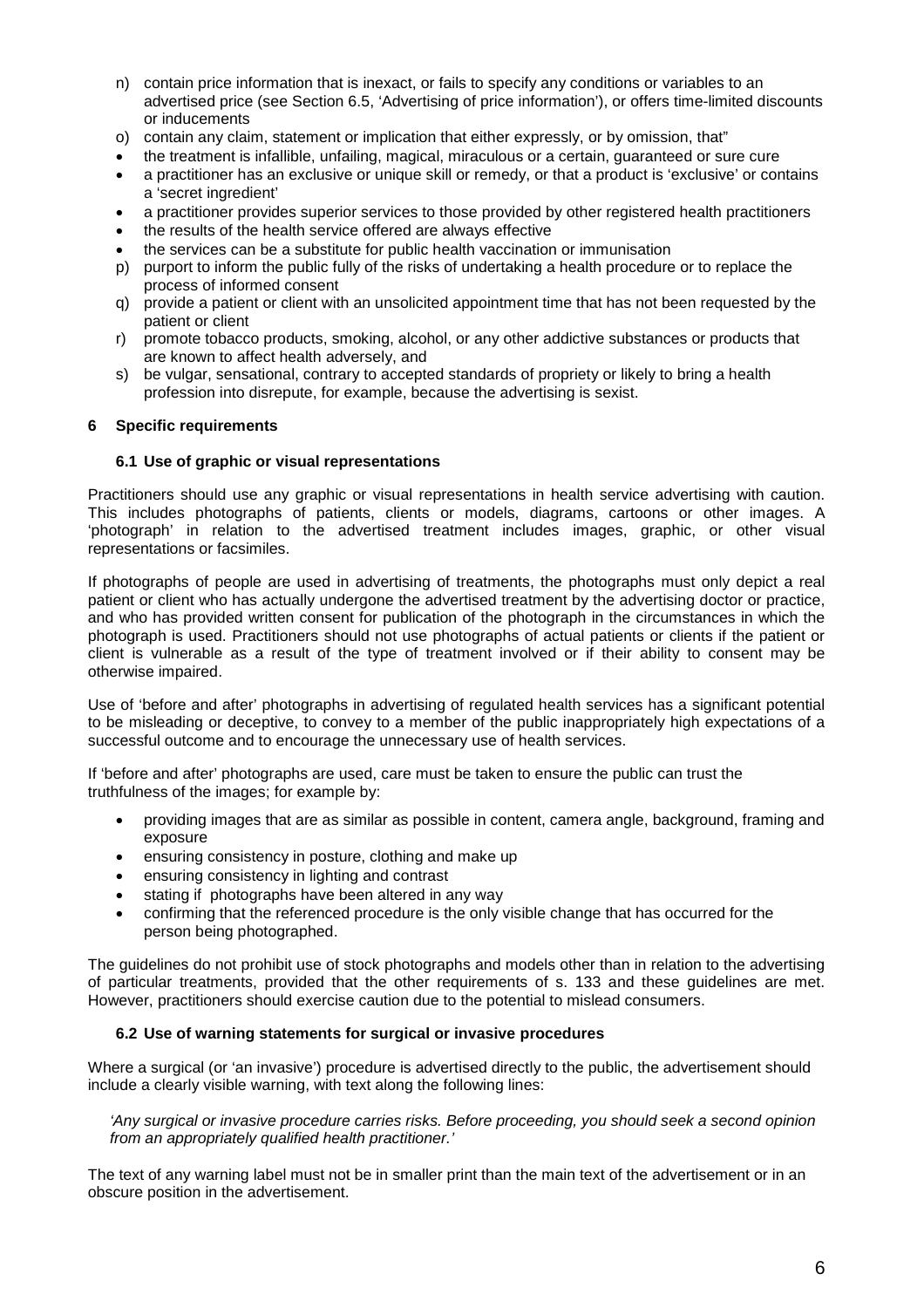#### **6.3 Use of comparative advertising**

It is difficult to include all required information to avoid a false or inaccurate comparison when comparing one health service or product with another. Therefore, comparative advertising is at risk of misleading the public. If practitioners use any form of comparative advertising, practitioners must not**:**

- make unsubstantiated claims
- deride or otherwise criticise the services or products offered by another practitioner
- make sensational statements that cannot be corroborated.

# **6.4 Advertising of qualifications and titles**

A practitioner should state clearly his or her professional qualifications. Credentials and a practitioner's expertise in a particular field should be clear to the public.

# *6.4.1 Use of titles in advertising*

Section 117 of the National Law prohibits a practitioner from knowingly or recklessly taking or using any title that could be reasonably understood to induce a belief that the practitioner is registered in a health profession or a division of a health profession in which the practitioner is not registered.

Section 116 of the National Law prohibits a person who is not a practitioner from knowingly or recklessly taking or using a title that, having regard to the circumstances, indicates or could be reasonably understood to indicate the person is a registered health practitioner, or authorised or qualified to practise in a health profession.

Practitioners should avoid developing abbreviations of protected titles as these may be confusing.

There is no provision in the National Law that prohibits a practitioner from using titles such as 'doctor' or 'professor'.

If practitioners choose to adopt the title 'Dr' in their advertising, and they are not registered medical practitioners, then (whether or not they hold a Doctorate degree or PhD) they should make it clear that they do not hold registration as medical practitioners; for example, by including a reference to their health profession whenever the title is used, such as:

- Dr Isobel Jones (Dentist)
- Dr Walter Lin (Chiropractor).

The Psychology Board of Australia has developed specific advice for its profession. It advises registered psychologists that use of the title 'doctor' in their practice has the potential to mislead members of the public. Specifically, patients or clients may be misled into believing that the practitioner is a psychiatrist when they are not. Therefore, registered psychologists may not use such a title unless they hold a doctoral qualification from an approved higher education provider as listed in Part 2-1 Division 16 of the *Higher Education Support Act 2003* (Cwlth) or an overseas institution with an equivalent accreditation status. Where a registered psychologist holds a doctoral qualification that meets the above standard, if they advertise their services to the public, they should make it clear when using the title 'doctor' that they are not a registered medical practitioner or psychiatrist, for example:

- Dr Vanessa Singh (Psychologist)
- Dr Ivan Hassam (Doctor of Psychology).

# *6.4.2 Advertising of specialties and endorsements*

Section 116 of the National Law prohibits an unregistered person from claiming to be registered under the National Law or holding himself or herself out as being registered under the National Law in any of the regulated health professions.

Section 115 of the National Law prohibits a person from knowingly or recklessly taking or using a specialist title for a recognised specialty unless the person is registered under the National Law in the specialty.

Section 118 of the National Law prohibits a person who is not a specialist health practitioner from taking or using a title, name, initial, symbol, word or description that, having regard to the circumstances indicates, or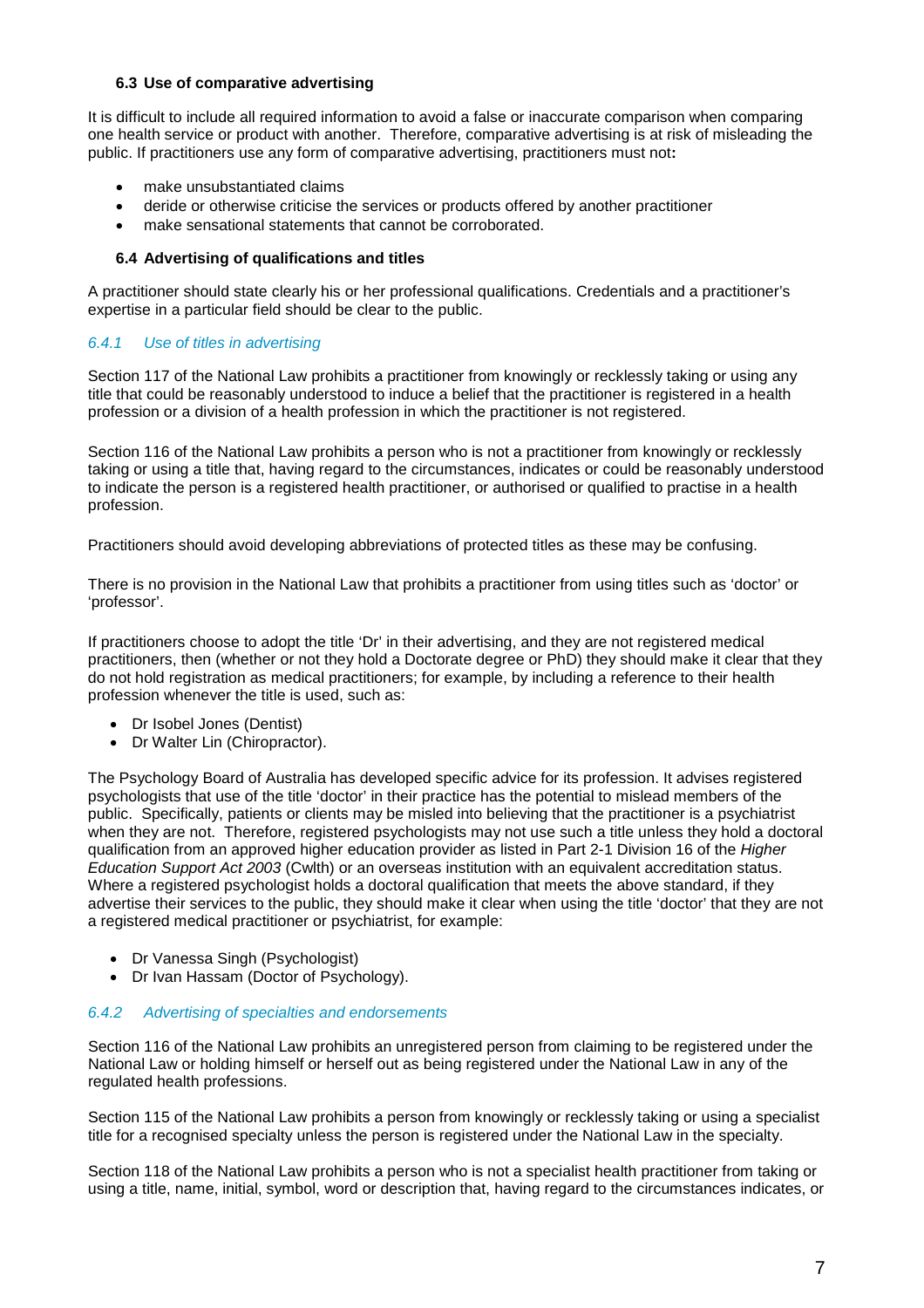could be reasonably understood to indicate, that the person is a specialist health practitioner or is authorised or qualified to practise in a recognised specialty.

A list of health professions with recognised specialties and the approved specialist titles for each recognised specialty is available on the websites of the relevant national boards. A registered practitioner who does not hold specialist registration under the National Law may not use the title 'specialist', or through advertising or other means, present themselves to the public has holding specialist registration in a health profession.

Section 119 of the National Law prohibits a registered health practitioner from claiming:

- to hold a type of registration, or endorsement of registration that they do not hold
- to be qualified to hold an endorsement they do not hold.

A list of health professions with approved area of practice endorsements is available on the websites of the relevant national boards. The websites also explain the titles that a practitioner with an area of practice endorsement may use. A registered practitioner who does not hold an endorsement under the National Law may not, through advertising or other means, present themselves to the public as holding such an endorsement (e.g. using professional titles that are associated with an approved area of practice endorsement).

# *6.4.3 Other qualifications or memberships*

Advertising qualifications or memberships may be useful in providing the public with information about experience and expertise but may be misleading or deceptive if patients or clients can interpret the advertisements readily to imply that the practitioner is more skilled or has greater experience than is the case.

Patients or clients are best protected when practitioners advertise only those qualifications that are:

- approved for the purposes of registration or endorsement of registration; **or**
- conferred by approved higher education providers (within the meaning of the *Higher Education Support Act 2003* [Cwlth]) **or**
- conferred by an education provider that has been accredited by a government accreditation authority such as a government department.

A list of accreditation authorities and approved qualifications for each health profession is available at the website of the relevant national board.

Practitioners who are considering the use of titles, words or letters to identify and distinguish themselves in advertising, other than those professional titles protected under the National Law for their profession, are encouraged to ask themselves the following questions:

- Why do I wish to use this title, qualification, membership, words or letters in advertising material?
- Am I well qualified in the areas of practice that I offer and promote with these words?
- Is the basis for my use of title, qualification, membership, or other words or letters:
	- o relevant to my area of health practice?
		- o current?
		- o verifiable?<br>o credible?
		- credible?
- If I display or promote my qualifications in advertising materials, is it easy to understand?, and
- Is there any risk of people misunderstanding or misinterpreting the words, letters or titles that I use?

#### **6.5 Advertising of price information**

Information in advertising of regulated health services about the price of procedures must be clear and not misleading. If the advertising is for goods or equipment that fall within the definition of a therapeutic good under the *Therapeutic Goods Act 1989* (Cwlth), then the advertising must comply with the *Therapeutic Goods Advertising Code 2007* and the *Price Information Code of Practice* as updated from time to time.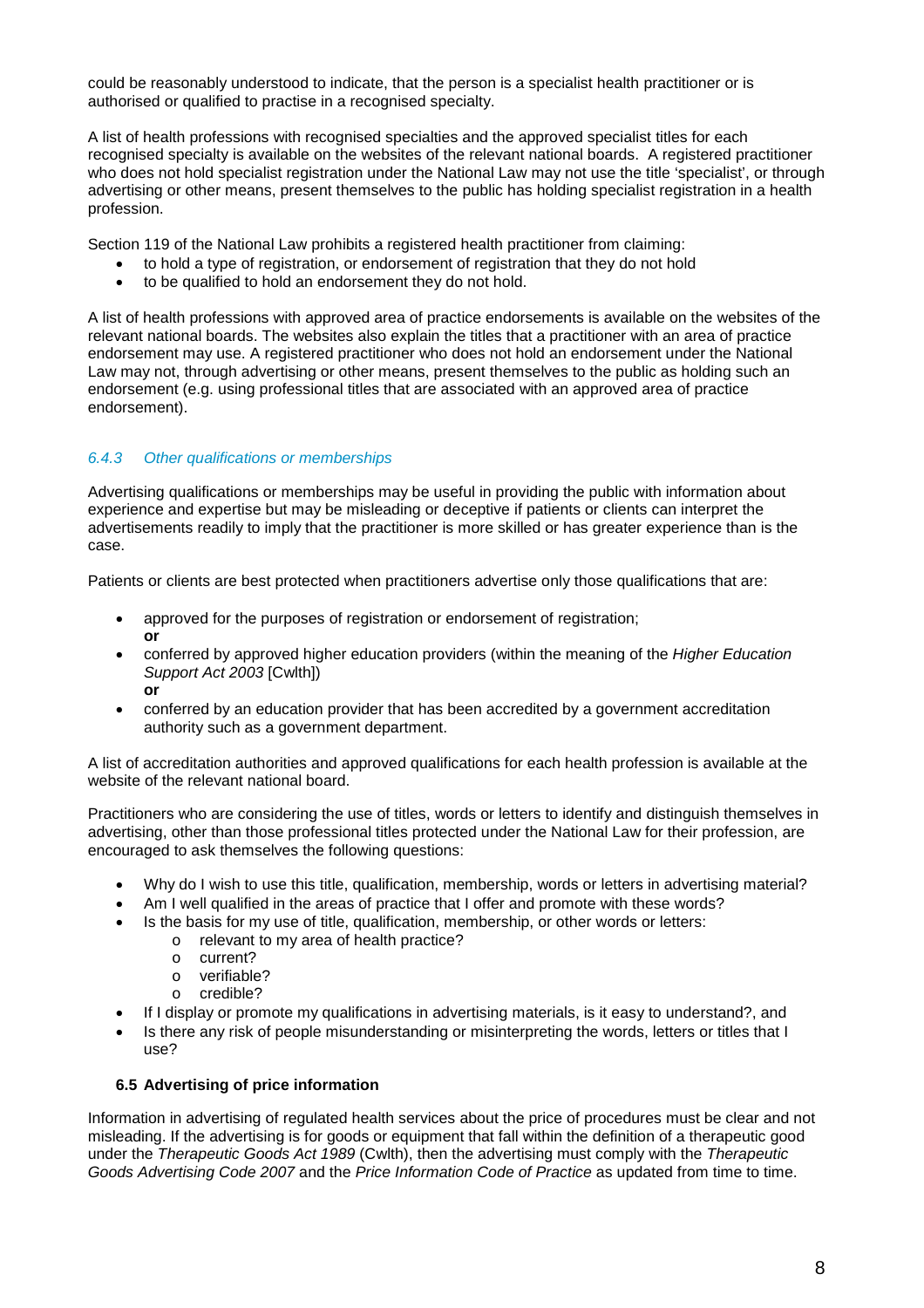It is generally difficult to provide an accurate price of a health service in an advertisement due to the personal nature of such services and the number of variables involved in the treatment of each person. Any person advertising regulated health services should be very careful when including price information in health service advertising due to the significant potential for such information to mislead or encourage the unnecessary use of health services.

If fees and price information are to be advertised, then price information should be exact, with all fees for services clearly identifiable, and any conditions or other variables to an advertised price or fee disclosed.

Practitioners or other persons who advertise services:

- must not use phrases like 'as low as' or 'lowest prices', or similar words or phrases when advertising fees for services, prices for products or price information, or stating an instalment amount without stating the total cost
- should not compensate or give anything of value to a representative of the press, radio, television or other communication medium for professional publicity unless the fact of compensation is made known publicly
- must not advertise time-limited and special offers.

# **6.6 Use of gifts or discounts in advertising**

The use of gifts or discounts in advertising is inappropriate, due to the potential for such inducements to encourage the unnecessary use of regulated health services.

If a practitioner or a person advertising a regulated health service does use a discount, gift or any other inducement to attract patients or clients to a service, the offer must be truthful, and the terms and conditions of that offer must be set out clearly in the advertisement.

Discounts, gifts or other inducements must not be used in advertising of medicines that have potential for abuse or misuse due to the greater potential for harm. In relation to other medicines and therapeutic goods, the boards strongly discourage the use of prizes, bonuses, bulk purchases or other endorsements that may encourage the unnecessary consumption of medicines or other therapeutic goods.

#### **6.7 Use of scientific information in advertising**

The boards encourage caution when using scientific information in advertising of regulated health services. When a practitioner chooses to use scientific information in advertising, it should:

- be presented in a manner that is accurate, balanced and not misleading
- use terminology that is understood readily by the audience to whom it is directed
- identify clearly the relevant researchers, sponsors and the academic publication in which the results appear
- be from a reputable and verifiable source.

#### **7 Advertising of therapeutic goods**

#### **7.1 Therapeutic Goods Advertising Code 2007**

#### Under the *Therapeutic Goods Advertising Code 2007*:

- there are general prohibitions on advertisements for therapeutic products that:
	- o appeal to fear
	- o are misleading
	- o raise unrealistic expectation on claims to efficacy
	- o claim to have miraculous properties, etc
- advertising must not be directed to minors, with certain exceptions (e.g. sunscreen and condoms)
- representations about abortifacient action, neoplastic disease (except in relation to the use of sunscreens), sexually transmitted diseases (except in relation to contraceptive devices), HIV/AIDS or mental illness are prohibited
- approval must be obtained from the Therapeutic Goods Administration to advertise therapeutic goods for 'serious diseases' that are listed in the code.

Advertisements must contain:

- the trade name of the product
- a reference to its permitted indications only
- (where applicable) a list of the ingredients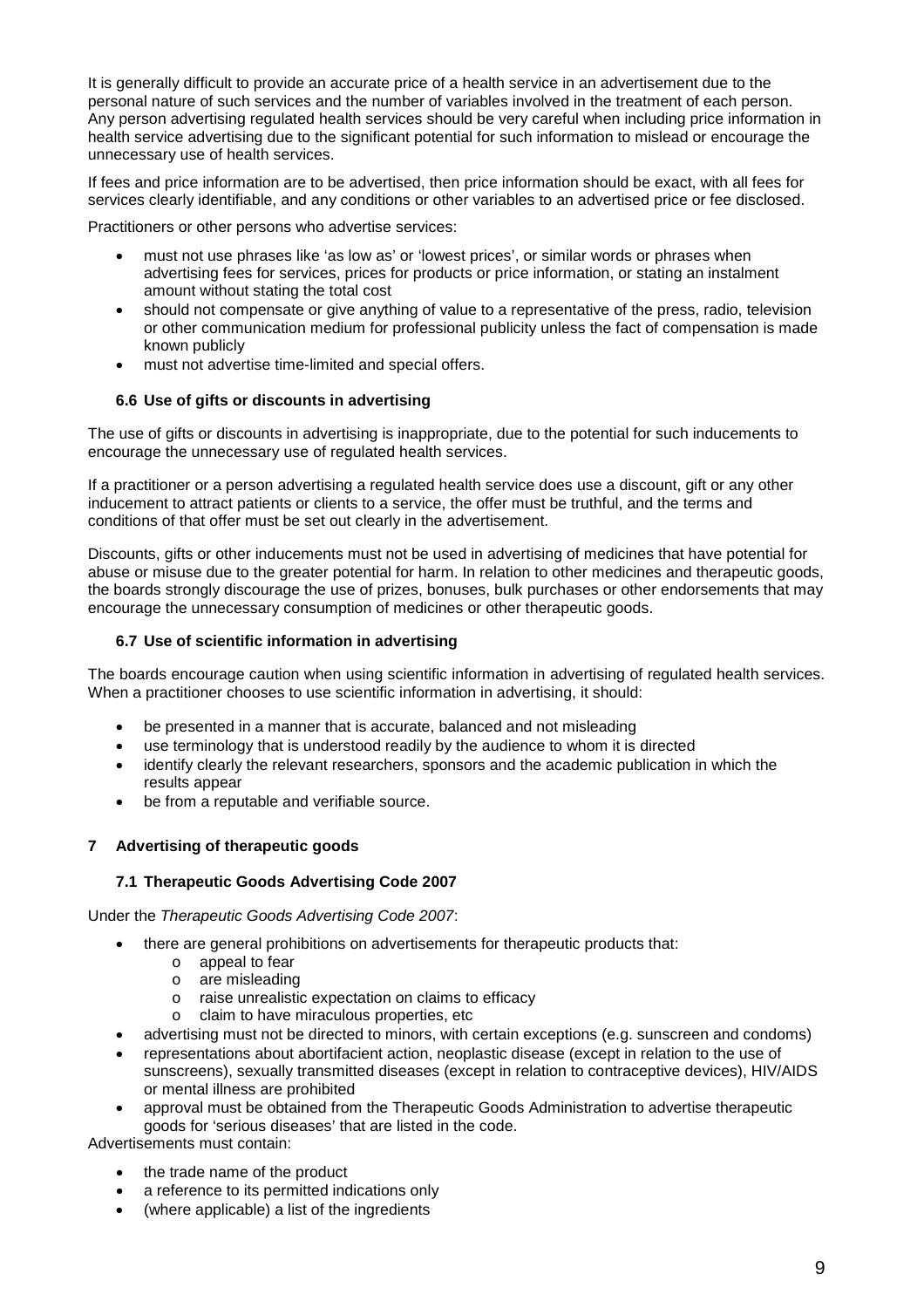- the following statements prominently displayed:
	- o always read the label
	- o use only as directed
	- o if symptoms persist, see your doctor/health care professional.

# **7.2 Advertising of scheduled medicines**

Almost all State and Territory drugs and poisons laws prohibit the advertising to the public of substances in Schedule 4 (prescription only medicines), Schedule 8 (controlled drugs) and Schedule 9 (prohibited substances) of the current Poisons Standard (the *Standard for Uniform Scheduling of Drugs and Poisons*). The same restriction applies to the advertising of substances in Schedule 3 (pharmacist only medicines), with the exception of those substances listed in Appendix H of the current Poisons Standard.

A list that states only the names, strengths, pack sizes and prices of medicines in the above categories is a price list rather than an advertisement. Other words, and pictorial representations and photographs are not permitted in price lists.

# **7.3 Advertising of vitamin supplements**

Advertisements for vitamin supplements must be accompanied by the words '*Vitamin supplements may be of assistance if dietary intake is inadequate*'. These words must be placed as close as possible to the item being advertised. Placement of these words in a footnote is not acceptable.

# **7.4 Advertisements for analgesics for internal use**

Subject to Section 7.2, 'Advertising of scheduled medicines', any advertisements for analgesics for internal use are to be accompanied by the words '*Use only as directed. Incorrect use could be harmful. Consult your health care practitioner if pain or symptoms persist*'. These words must be placed as close as possible to the item being advertised. Placement of these words in a footnote is not acceptable.

An analgesic for internal use consists of one or more of the following:

- salicylic acid and its derivatives and their salts
- codeine
- other nonsteroidal anti-inflammatory drugs
- paracetamol, except when formulated in combination with other ingredients for symptomatic and episodic use in the treatment of colds.

#### **7.5 Advertisements for Schedule 3 medicines listed in Appendix H of the current Poisons Standard**

Advertisements for Schedule 3 medicines listed in Appendix H of the current Poisons Standard (the Standard for Uniform Scheduling of Drugs and Poisons) are to be accompanied by the words '*Your pharmacist's advice is required*'. These words must be placed as close as possible to the item being advertised. Placement of these words in a footnote is not acceptable.

#### **7.6 Use of Repeat Authorisation Forms for advertising**

The tear-off strip on the right-hand side of Repeat Authorisation Forms for prescription medicines must not be used for advertising, other than a statement, if considered necessary, of the name, address and telephone number of the pharmacy that issued the repeat authorisation and their hours of business.

#### **7.7 Other board-specific requirements**

The Pharmacy Board of Australia also requires that advertising of medicines must not:

- offer any personal incentives to pharmacy assistants or employed pharmacists to recommend or supply therapeutic products
- include an offer of a sample.

Advertising of other therapeutic goods must state '*Your (practitioner) will advise you whether this preparation (product name) is suitable for you/your condition*'.

#### **8 Consequences of breach of advertising requirements**

The national boards remind all practitioners of their legal and ethical responsibilities in providing the public with clear and accurate information about the availability of health services. Practitioners are also reminded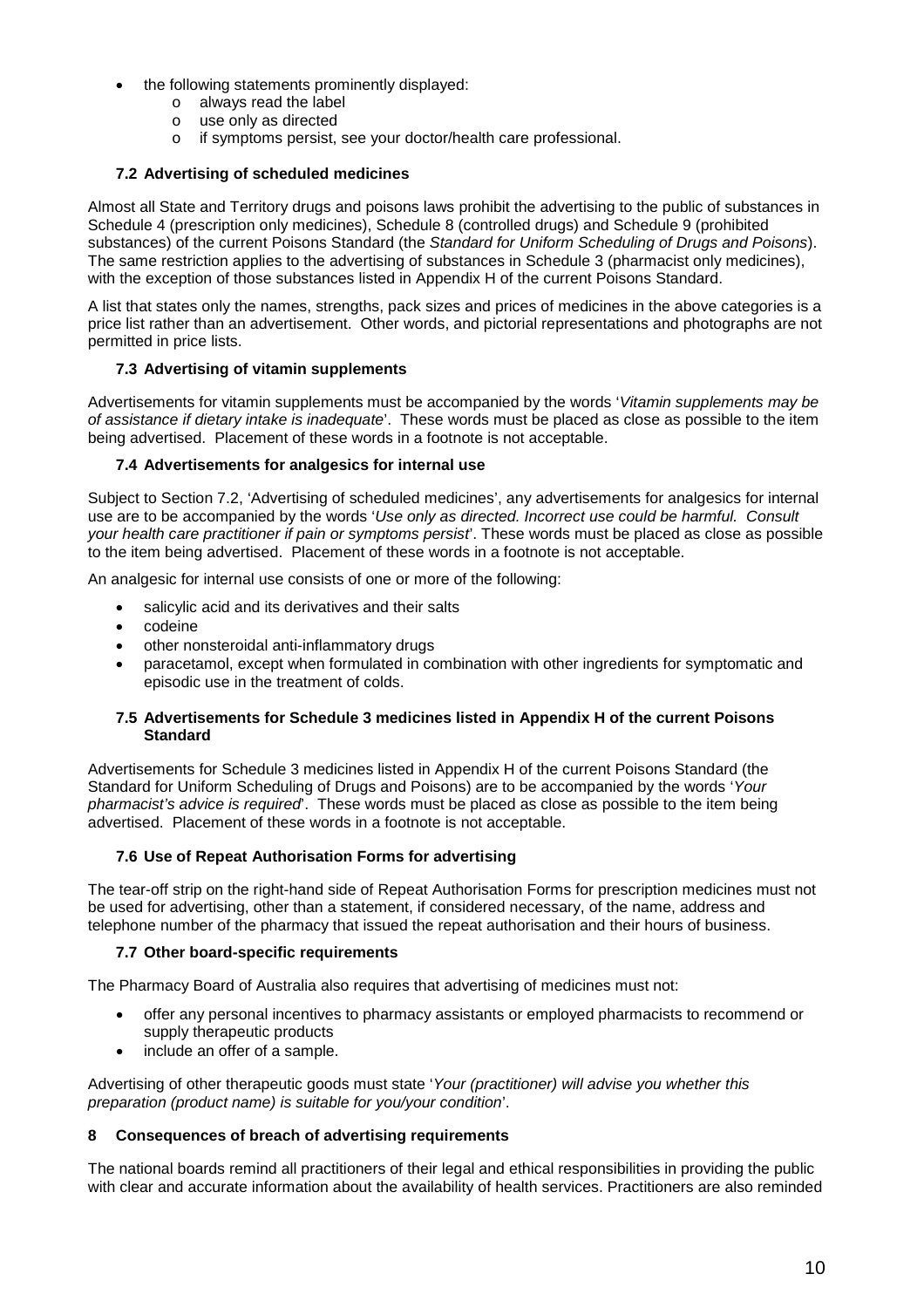that members of the public may have limited understanding of many aspects of these services and may be vulnerable as a result.

In determining whether an advertisement is misleading, whether it creates an unreasonable expectation of beneficial treatment, or encourages (directly or indirectly) the indiscriminate or unnecessary use of regulated health services or medicines, the boards will consider the overall impression of the advertisement and the likely impact the advertisement may have on a member of the public. Specifically, a national board will consider what conclusions a member of the public can reasonably infer from material contained within an advertisement and whether the material is likely to mislead or deceive, either directly or by omission. Qualifiers or disclaimers should be displayed obviously rather than contained in fine print.

National boards cannot give legal advice or opinion, and cannot 'vet' or pre-approve advertisements for compliance with these guidelines. If a person is in doubt about whether his or her advertisement might be in breach of the National Law, that person should seek his or her own advice (e.g. from professional indemnity insurers or lawyers) before placing the advertisement.

#### **8.1 Registered health practitioners**

Failure to adhere to the guidelines may be investigated by a national board (either in response to a notification or on its own motion). A breach of the guidelines may constitute unprofessional conduct and/or professional misconduct, and as such, may be dealt with by the boards through the disciplinary mechanisms available under the National Law.

When a practitioner is found by a national board's performance and professional standards panel, or a State or Territory tribunal to have engaged in unprofessional conduct and/or professional misconduct in relation to advertising of regulated health services, the determinations that may be made under the National Law include, but are not limited to, one or more of the following:

- requiring the practitioner to undergo counselling
- cautioning the practitioner
- reprimanding the practitioner
- requiring the practitioner to undertake further education
- imposing conditions on the registration of the practitioner (e.g. require the practitioner to publish a retraction or correction)
- imposing a fine on the practitioner
- suspending or cancelling the practitioner's registration.

Breach of consumer legislation independent of these guidelines may be dealt with under relevant Commonwealth, State or Territory laws.

#### **8.2 Persons who are not registered**

A breach of s. 133 of the National Law by a person who is not a registered health practitioner or a body corporate may result in the person (or body corporate) being prosecuted in the relevant State or Territory Magistrates' Court, and a financial penalty may be imposed.

#### **9 How a notification or complaint may be made**

Under s. 146 of the National Law, if a person reasonably believes that a registered practitioner or an unregistered person has breached s. 133 of the National Law with respect to the advertising of a regulated health service, the person may make a notification to the Australian Health Practitioner Regulation Agency (AHPRA). A notification or complaint must include the basis for making the notification; that is, it must specify what the notification is about.

A complaint may be made verbally, by phoning 1300 419 495 or at any of the State and Territory offices of AHPRA:

*ACT:* 11 Torrens Street, Braddon, ACT 2612 *New South Wales:* Level 51, 680 George Street, Sydney, NSW 2000 *Northern Territory:* Level 2, Cnr McMinn and Bennett Streets, Darwin, NT 0800 *Queensland:* Level 18, 179 Turbot Street, Brisbane, Qld 4000 *South Australia:* Level 8, 121 King William Street, Adelaide, SA 5000 *Tasmania:* Level 12, 86 Collins Street, Hobart, Tas 7000 *Victoria:* Level 8, 111 Bourke Street, Melbourne, Vic 3000 *Western Australia:* Level 1, 541 Hay Street, Subiaco, WA 6001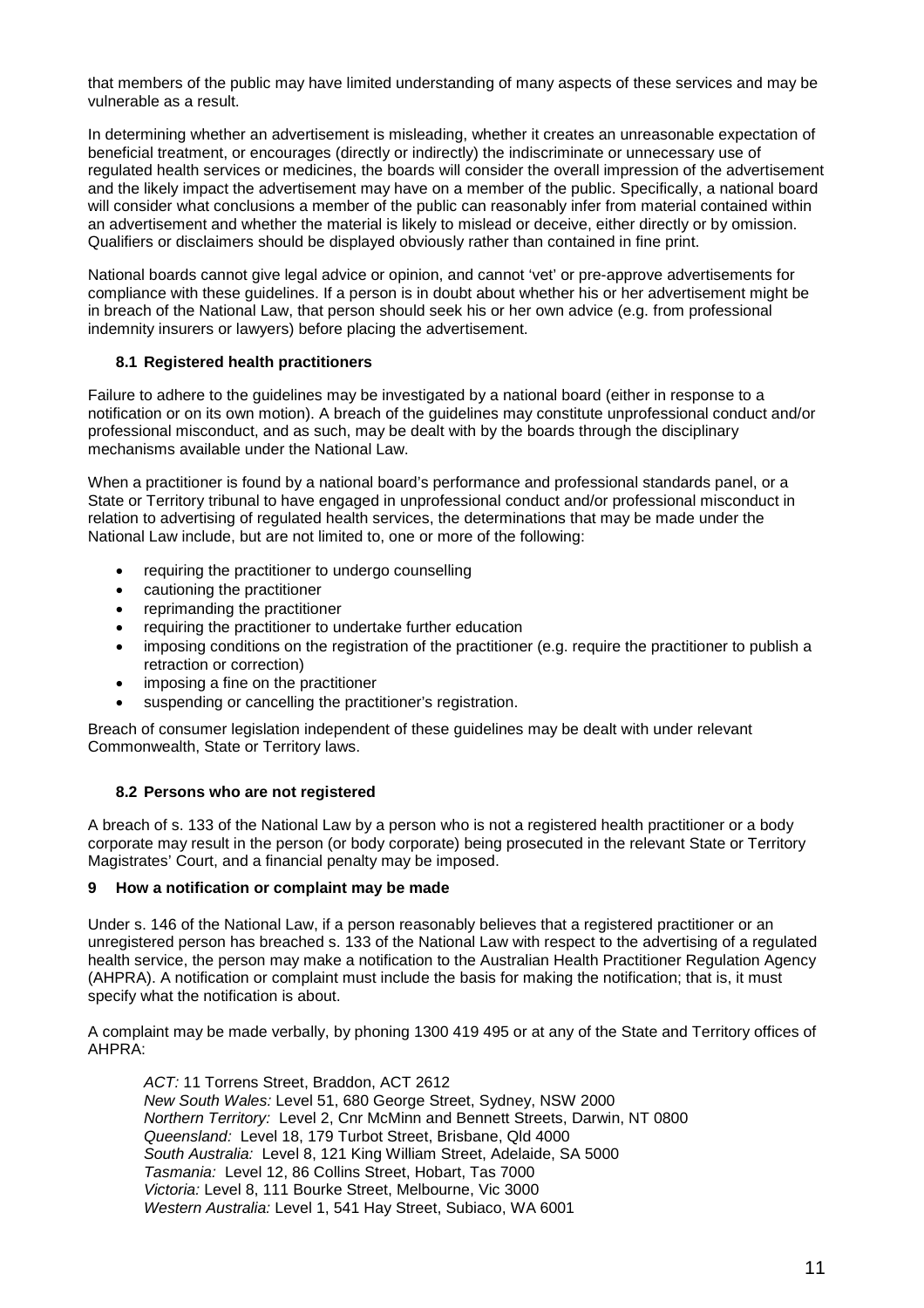To make a notification in writing:

- post your notification to AHPRA, GPO Box 9958 in your capital city or
- use the online enquiry form on the AHPRA website (see the 'Contact Us' page) or
- fax 03 8708 9003.

#### **10 Definitions**

**Invasive procedure** means any operation or other procedure that:

- a) penetrates or pierces the skin by any instrument other than a needle, other than minor dental or minor podiatric procedures, or
- b) is an elective procedure requiring more than local anaesthetic or sedation, or
- c) requires admission to a day procedure centre (DPC) or hospital, or
- d) involves significant risk associated with surgical and/or anaesthetic complications.

**Date of issue**: Effective from 1 July 2012

**Date of review:** This guideline will be reviewed at least every three years

**Last reviewed:**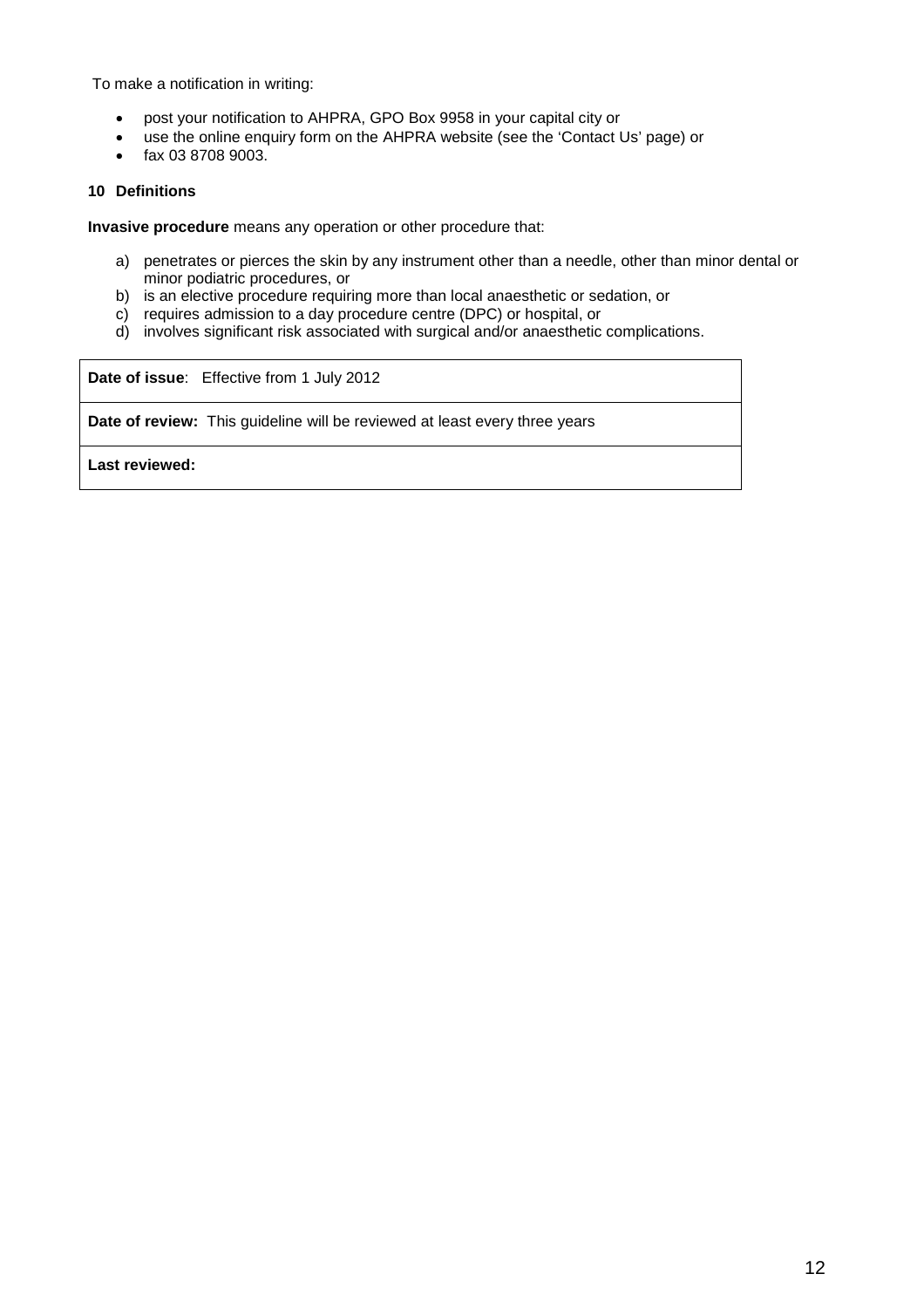#### **Attachment A Extract of relevant provisions from the** *Health Practitioner Regulation National Law Act 2009* **(Qld)**

#### **Part 5, Division 3 Registration standards and codes and guidelines**

#### **39 Codes and guidelines**

A National Board may develop and approve codes and guidelines —

- (a) to provide guidance to the health practitioners it registers; and
- (b) about other matters relevant to the exercise of its functions.

**Example.** A National Board may develop guidelines about the advertising of regulated health services by health practitioners registered by the Board or other persons for the purposes of section 133.

#### **40 Consultation about registration standards, codes and guidelines**

- (1) If a National Board develops a registration standard or a code or guideline, it must ensure there is wide-ranging consultation about its content.
- (2) A contravention of subsection (1) does not invalidate a registration standard, code or guideline.
- (3) The following must be published on a National Board's website
	- (a) a registration standard developed by the Board and approved by the Ministerial Council;
	- (b) a code or guideline approved by the National Board.
- (4) An approved registration standard or a code or guideline takes effect
	- (a) on the day it is published on the National Board's website; or
	- (b) if a later day is stated in the registration standard, code or guideline, on that day.

#### **41 Use of registration standards, codes or guidelines in disciplinary proceedings**

An approved registration standard for a health profession, or a code or guideline approved by a National Board, is admissible in proceedings under this Law or a law of a co-regulatory

jurisdiction against a health practitioner registered by the Board as evidence of what constitutes appropriate professional conduct or practice for the health profession.

#### **133 Advertising**

- (1) A person must not advertise a regulated health service, or a business that provides a regulated health service, in a way that —
	- (a) is false, misleading or deceptive or is likely to be misleading or deceptive; or
	- (b) offers a gift, discount or other inducement to attract a person to use the service or the business, unless the advertising also states the terms and conditions of the offer; or
	- (c) uses testimonials or purported testimonials about the service or business; or
	- (d) creates an unreasonable expectation of beneficial treatment; or
	- (e) directly or indirectly encourages the indiscriminate or unnecessary use of regulated health services.

#### Maximum penalty

- (a) in the case of an individual \$5,000; or
- (b) in the case of a body corporate \$10,000.